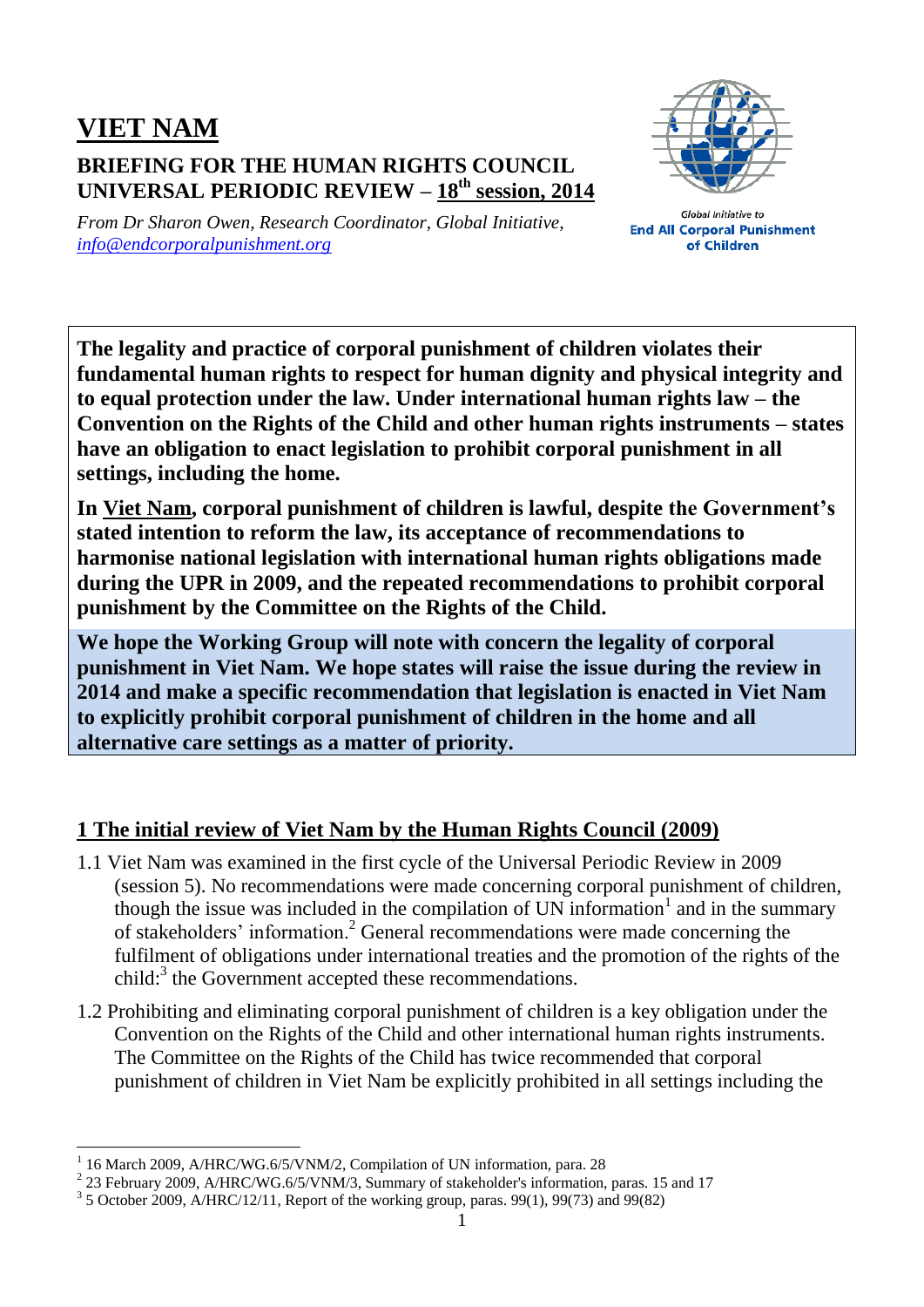home – in the concluding observations on the second report in 2003 and, most recently, on the third/fourth report in 2012. 4

- 1.3 In 2012, the Government of Viet Nam informed the Committee on the Rights of the Child of its intention to include a provision on corporal punishment in draft amendments to the Law on the Protection, Care and Education of Children.<sup>5</sup> While this intention is to be welcomed, it nevertheless remains the case that law reform is yet to be achieved and, to date, the legality of corporal punishment has not changed since the initial review of Viet Nam in 2009.
- 1.4 The obligation to reform the law to prohibit corporal punishment, including in the home, is one frequently ignored or evaded by governments. The near universal acceptance of a degree of violent punishment in childhood and deeply held views that parents and other adults have a "right" to physically punish children can challenge efforts to achieve prohibition. This situation also means that corporal punishment – at least to some degree – is typically not readily perceived as a violent act in the same way as, for example, sexual and other socially unacceptable forms of violence. **It is for these reasons that we respectfully urge members of the Working Group to specifically recommend prohibition of corporal punishment in the review of Viet Nam.**

## **2 Legality and practice of corporal punishment in Viet Nam**

- 2.1 *Home (lawful):* Provisions against violence and abuse in the Law on the Protection, Care and Education of Children 1991 (amended 2004), the Penal Code 1999, the Law on Marriage and the Family (article 26), the Constitution 1980, the Civil Code 2005 and the Law on Domestic Violence Prevention and Control are not interpreted as prohibiting all corporal punishment in childrearing. In reporting to the UN Committee on the Rights of the Child, the Government stated that corporal punishment is unlawful in the family, school and education centres under the Constitution and other laws. <sup>6</sup> However, there is no explicit prohibition, and as noted above the Government has also stated its intention to include a provision on corporal punishment in draft amendments to the Law on the Protection, Care and Education of Children.<sup>7</sup>
- 2.2 UNICEF's major analysis of data from 2005-2006 found that 94% of children aged 2-14 experienced violent "discipline" (physical punishment and/or psychological aggression) in the home in Viet Nam; one child in ten experienced severe physical punishment (being hit or slapped on the face, head or ears or being hit over and over with an implement).<sup>8</sup>
- 2.3 *Schools (unlawful):* Corporal punishment is considered unlawful under article 75 of the Education Law 2005, which states that teachers must not "disrespect the honour, dignity of learners, hurt or abuse them physically", though it is not explicitly prohibited.
- 2.4 *Penal system – sentence for crime (unlawful):* There is no provision for judicial corporal punishment in criminal law.

<sup>7</sup> 15 June 2012, CRC/C/VNM/C0/3-4 Advance Unedited Version, Concluding observations on third/fourth report, para. 45 <sup>8</sup> UNICEF (2010), *Child Disciplinary Practices at Home: Evidence from a Range of Low- and Middle-Income Countries*,

 $\overline{a}$ 

<sup>4</sup> 18 March 2003, CRC/C/15/Add.200, Concluding observations on second report, paras. 33 and 34; 15 June 2012,

CRC/C/VNM/C0/3-4 Advance Unedited Version, Concluding observations on third/fourth report, paras. 45 and 46

<sup>&</sup>lt;sup>5</sup> 15 June 2012, CRC/C/VNM/C0/3-4 Advance Unedited Version, Concluding observations on third/fourth report, para. 45 6 24 May 2012, CRC/C/VNM/Q/3-4/Add.1, Written replies to the List of Issues, para. 73